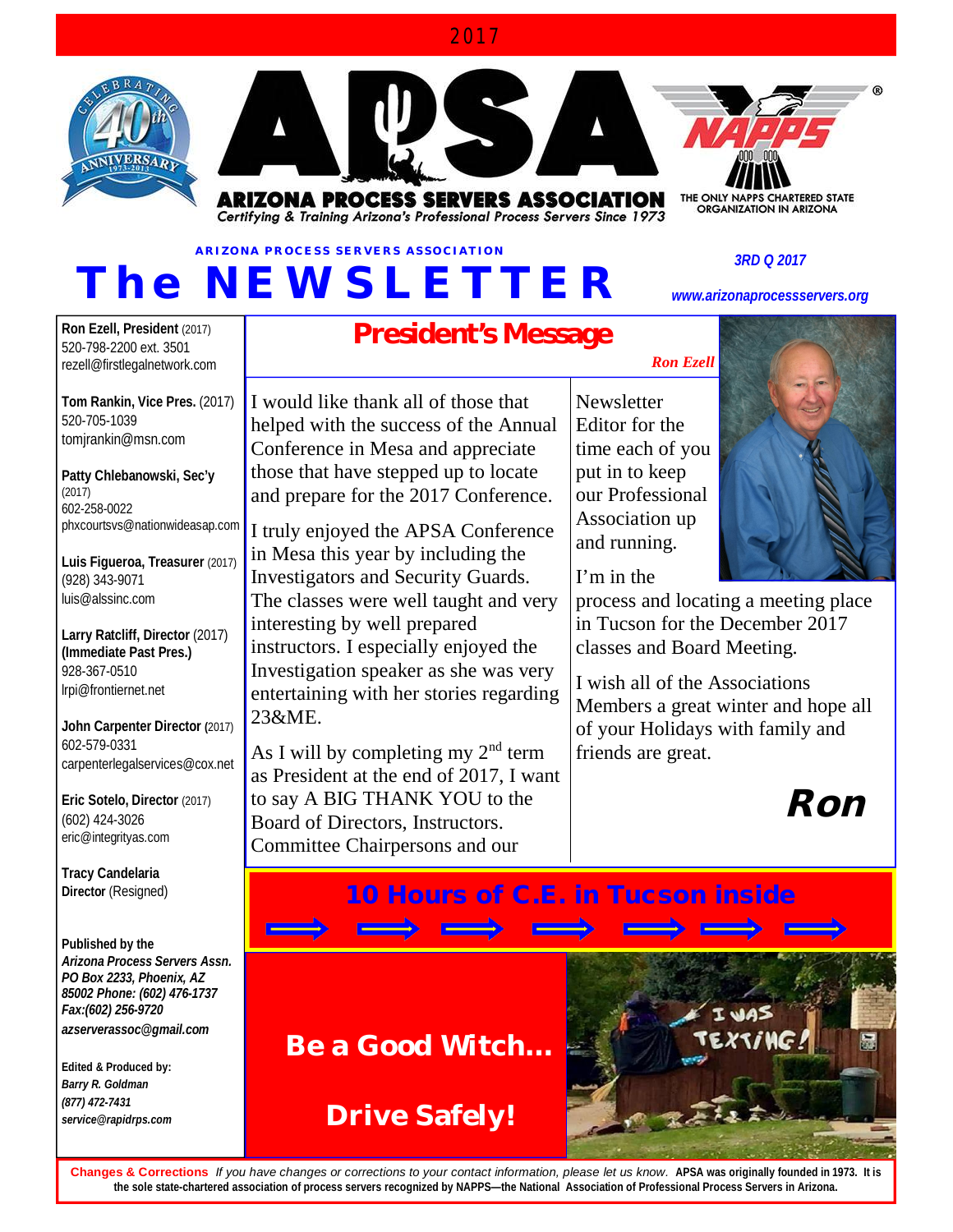

We are process servers. We are are persons in all respects, the moment or the bearers of news, good and bad. individually and collectively. We are for time. Words To many, we are the harbingers of part of a larger family. We endeavor doom. To others, we are their savior. to come home safely from our duties, moments in our Thanks to movies and innuendo, we hopefully having exchanged a few day when we are portrayed as either the kind words with the people we meet. can reflect on happier times and incompetent fool on a perpetual Jamaican vacation, or the tough guy powerful things in one's personal really like.

are. We are the single or married. truth in our own We are mothers and fathers, aunts lives, giving us and uncles, grandparents and great-new perspective grandparents. We are more than an arm behind the papers we serve. We our attention for

willing to walk through fire. As a arsenal. Whether they be for good or <code>personally, professionally,</code> group, most folks don't want to know bad, the use and interpretation of individually or in groups. We use us, much less know what we are spoken and written words can have words to give us guidance, direction Words are some of the most places. lasting meaning for generations. (*Continued on last page*)

But we know who and what we Stories can bring us closer to the

captivating b r i n g



We seek out words of wisdom --



*I CANN PROCESS SERVICE* **LINDA M. COONTS, A.C.P.S. OFFICE: (520) 249-5100** 

> **P.O. Box 728 Sierra Vista AZ 85636**

**Registered Officer of Superior Court State of Arizona County of Cochise**

# **Tommy Todd Tenney**

#### **[www.cochisecountyserver.com](http://www.cochisecountyserver.com)**

**704 N. Douglas Ave. Willcox, AZ 85643**

**520-384-4835 / 520-507-0078** 

#### **email: [ccserver@vtc.net](mailto:ccserver@vtc.net)**

### **Secretary's Corner Patty Chlebanowski, Secretary**

Hello everyone. Well fall is almost here, it is time to pull out the sweaters. I want to thank you for attending this year's Annual Conference in Mesa at the Hilton last month. We ended up having 45 Process Servers, 19 Security Personnel and 24 Investigators register as attendees. So, including our speakers this year we had 101 in attendance. A very good year. From what people did tell me, they really enjoyed the conference and the classes this year. We did have a wide range of classes to attend, and owe thanks to the Arizona Association of Licensed Private Investigators and the Arizona Private Security Professionals Association for being part of the Conference.

We did have a member question our procedure on how we hand out certificates for our continuing



education classes. The board addressed the question and resolved the issue with the following reply: *For each class, we have the attendees sign in. At the end of each class, we pass out the certificates only to those members* 

*who have signed in and attended each class. It includes the attendees name, the instructor and one board member as well.*

We will hold continuing education classes in December at the Country Inn & Suites in Tucson on December 9 & 10. Our board meeting will be held after classes on December 9th. See more inside. We hope to see you there!

— Patty Chlebanowski



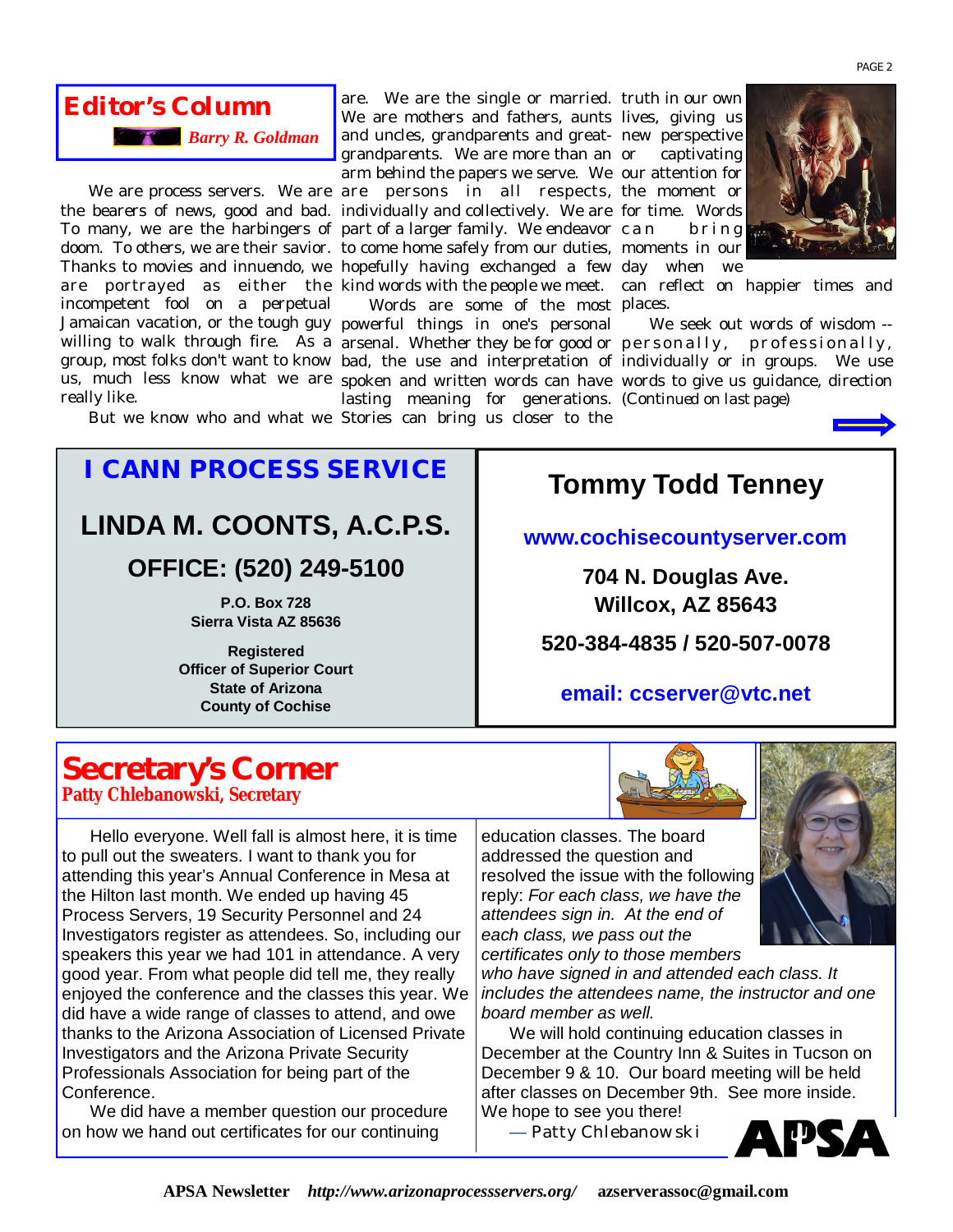## **APSA Board Meeting Minutes September 16, 2017 (Unofficial)**

*Held at the Hilton Hotel in Mesa at our December educational event.* 

#### **ANNUAL MEETING MINUTES-September 16, 2017**

The annual meeting was held on Saturday, September 16, 2017, at the Hilton Phoenix/Mesa Resort located at 1011 West Holmes Avenue, Mesa, AZ. The meeting was called to order by the President, Ron Ezell at 12:22 P.M. and roll call of board members was taken. Ron Ezell, President, Tom Rankin, Vice President, Patty Chlebanowski, Secretary, Luis Figueroa, Treasurer, Board Members, Larry Ratcliff, John Carpenter, Eric Sotelo & Tracy Candelaria were all present. The 2017 Annual Conference Notebook was received by all members in attendance as they signed in at beginning of the conference.

#### **PRESIDENT'S REPORT:**

Ron Ezell addressed the membership; he waived the Pledge of Allegiance, since we previously completed this during the morning announcement and the start of the convention. Ron mentioned we had a few Board Meetings where we did not have a quorum to conduct official business but we had held all our quarterly meetings. Ron mentioned he & Patty Chlebanowski attended the National Association of Professional Process Servers Association in New Orleans this year. Arizona is the second chartered state association with the NAPPS organization. We were able to obtain 5 new Associate Members from this conference. Several of the Associations this year had offered 50 % membership discounts if they joined up during the conference.

#### **VICE PRESIDENT'S REPORT:**

Tom Rankin was present and no had no report to give. He did attend several of the board meetings through the year but did miss a couple.

#### **SECRETARY'S REPORT:**

Patty Chlebanowski, told the membership, she has been keeping up with her duties as long time secretary. She has attended all the board meetings, been updating the web site and mail and the phones and of course preparing for today's conference. Patty pleaded with the membership to once again, get involved with the Association. We had a new face last year to the board and appreciate anyone who could attend 4 meetings a year and help when needed.

Patty asked the membership to review the Last Annual Minutes of 2016 that are posted in the Conference Booklet, pages 26 thru 29.

Patty mentioned we had 101 attendees at this year's conference.



Motion was made to approve the minutes of the Annual 2016 Conference by John Carpenter and 2<sup>nd</sup> by: Barry Goldman. Motion passed.

#### **TREASURER'S REPORT:**

Luis Figueroa explained his written Report is printed in the Annual Conference Booklet, pages 30 through 33.

Motion was made to approve the Treasurer's Report by: John Carpenter and 2nd by: Tom Rankin. Motion passed.

#### **COMMITTEE REPORTS:**

#### **MEMBERSHIP REPORT:**

Patty Chlebanowski mentioned membership for 2018 will be sent out through the website in January 2018. Some of the current members paid at the conference for their annual membership for 2018.

#### **WEBSITE REPORT**:

Patty Chlebanowski reported we had updated the website this year and made it mobile friendly.

#### **GRIEVANCE REPORT:**

John Carpenter reported there was only a couple complaints this year and he had reached out to both parties and resolved them. Nothing physically was filed against any of the members.

#### **LEGISLATIVE REPORT:**

Barry Goldman spoke and explained to the membership that the Association attempted to get a rule change made to be able to sub-serve the gate guard at gated communities. The Supreme Court did not pass the rule change.

#### **NEWSLETTER REPORT:**

Barry Goldman published the last newsletter in July and was emailed out to the membership. If you did not receive it, the Newsletters are posted on the website and can be printed or viewed from the site. If you are interested in putting in an advertisement in the newsletter please

contact him. We do currently have about 3 business ads.

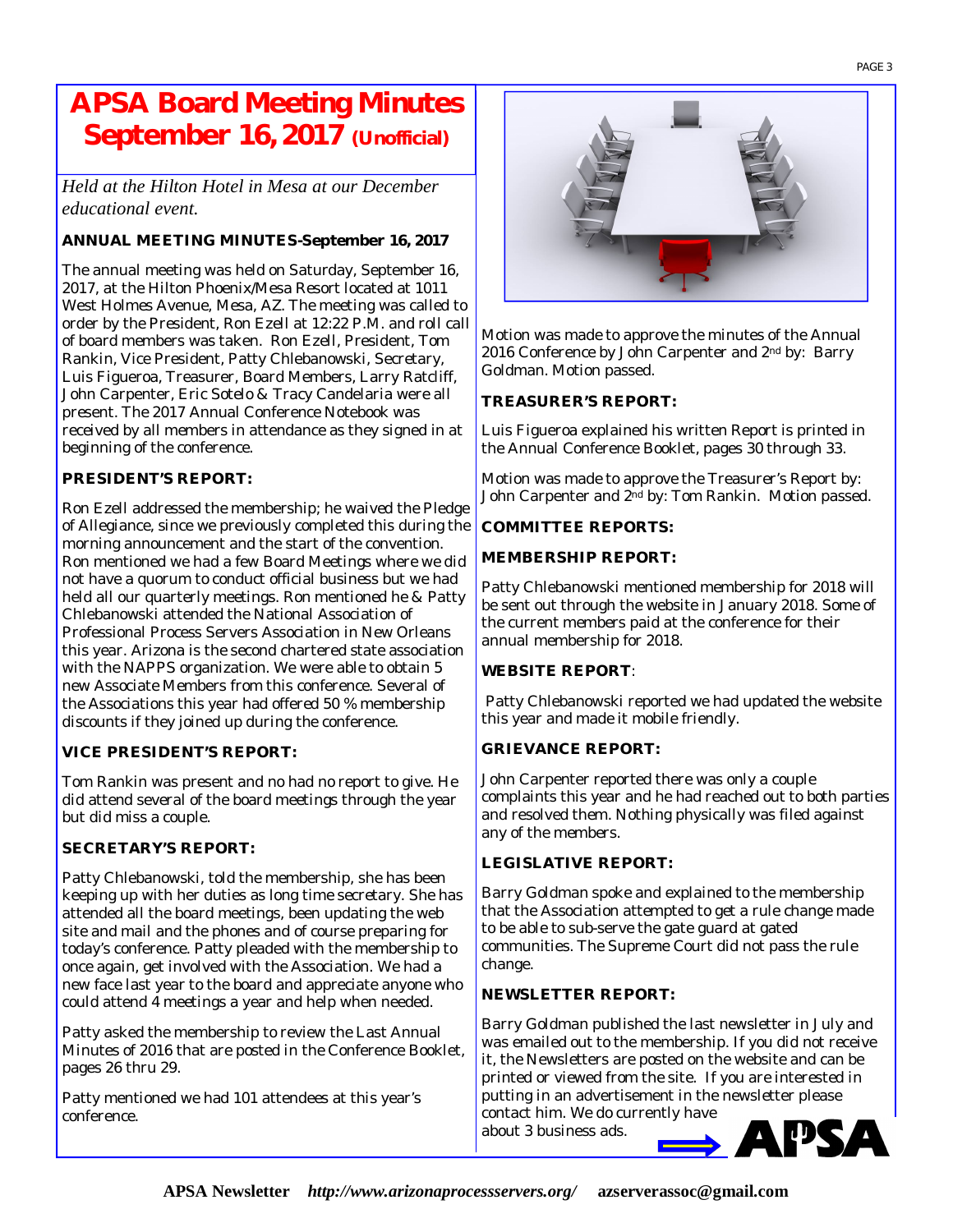### **APSA Board Meeting Minutes September 16, 2017 (Unofficial, Continued)**

*Held at the Hilton Hotel in Mesa at our December educational event.* 

#### **EDUCATION COMMITTEE:**

Patty Chlebanowski thanked Barry Goldman for updating the Manual. All new rules and regulations have been printed in the new manual and this is the manual we are using at this year's conference in the ACPS class. He is working on having all our classes uploaded into a power point presentation.

#### **OLD BUSINESS:**

None to be addressed.

#### **NEW BUSINESS:**

Barry Goldman thanked Patty Chlebanowski for making our Association run smoothly. She is always available and has put together this conference together with the help of her team from the Arizona Association of Licensed Private Investigators and Arizona Private Security Professional Association.

Ron Ezell introduced John Tavernaro from the other Process Servers Association that has now joined the Arizona Process Servers Association and will be part of the Legislative chair group, with Barry Goldman and Larry Ratcliff and himself.

John Tavernaro spoke and is still trying to work on getting Process Servers listed on the assault bill.

#### **NOMINATIONS:**

Kelly McFarland nominated Larry Ratcliff for President and seconded by: Dan Ronnie. A call for any other nominations. Motion to close nominations for President by: John Carpenter and seconded by: Kelli McFarland. Motion passed.

Candy Ratcliff nominated Kelli McFarland for Vice President and seconded by: Barry Goldman. A call for any other nominations. Motion to close nominations for Vice President by: Larry Ratcliff and seconded by: Tom Rankin. Motion passed.

Barry Goldman nominated Luis Figueroa for Treasurer and seconded by: Tracy Candelaria. A call for any other nominations. Motion to close nominations for Treasurer by: Tom Rankin and seconded by: John Carpenter. Motion passed.

John Carpenter nominated Patty Chlebanowski for Secretary and seconded by: Barry Goldman. A call for any other nominations. Motion to close nominations for Secretary by: Barry Goldman and seconded by: Larry



Ratcliff. Motion passed.

Kelli McFarland nominated Tracy Candelaria as a Director and seconded by: Larry Ratcliff. Kelli McFarland nominated Barry Goldman as a Director and seconded by: Tracy Candelaria. John Tavernaro nominated: Don Howell as a Director and seconded by: Patty Chlebanowski. Kelli McFarland nominated Eric Sotelo as a Director and seconded by: Patty Chlebanowski. Ron Ezell nominated Sean Layman for Director and seconded by John Carpenter. A discussion was held regarding the number of directors to be voted on. Per our By Laws the board can add to the board as deemed necessary. Ron Ezell explained this way we will always be able to have a quorum at all board meetings. Ron Ezell will be a Director as immediate past president. A call was made for any other nominations. Motion to close nominations for Directors by: Tom Rankin and seconded by: Barry Goldman. Motion passed.

Motion to nominate all Officers by acclamation by: Tom Rankin and seconded by: Barry Goldman. Motion passed.

Ron Ezell stated that the new term is now January 1st thru December 31st and the New Board of Director's will be sworn in at that time.

Ron Ezell stated that the next board meeting will be in December.

Gerri Gentilquore addressed the membership and talked about a violent data base list called Aaron's List. Sign up on this list and give a location and a story of what happened at that location. It is helpful for all process servers to ward off the same problem when serving out in the filled. Go to : Aaronlist.org for more information.

Motion to adjourn the Annual Conference by: Eric Sotelo and seconded by: Kelli McFarland. Motion passed.

Meeting was adjourned at approximately 1:10 PM. Minutes prepared by: Patty Chlebanowski, Secretary.

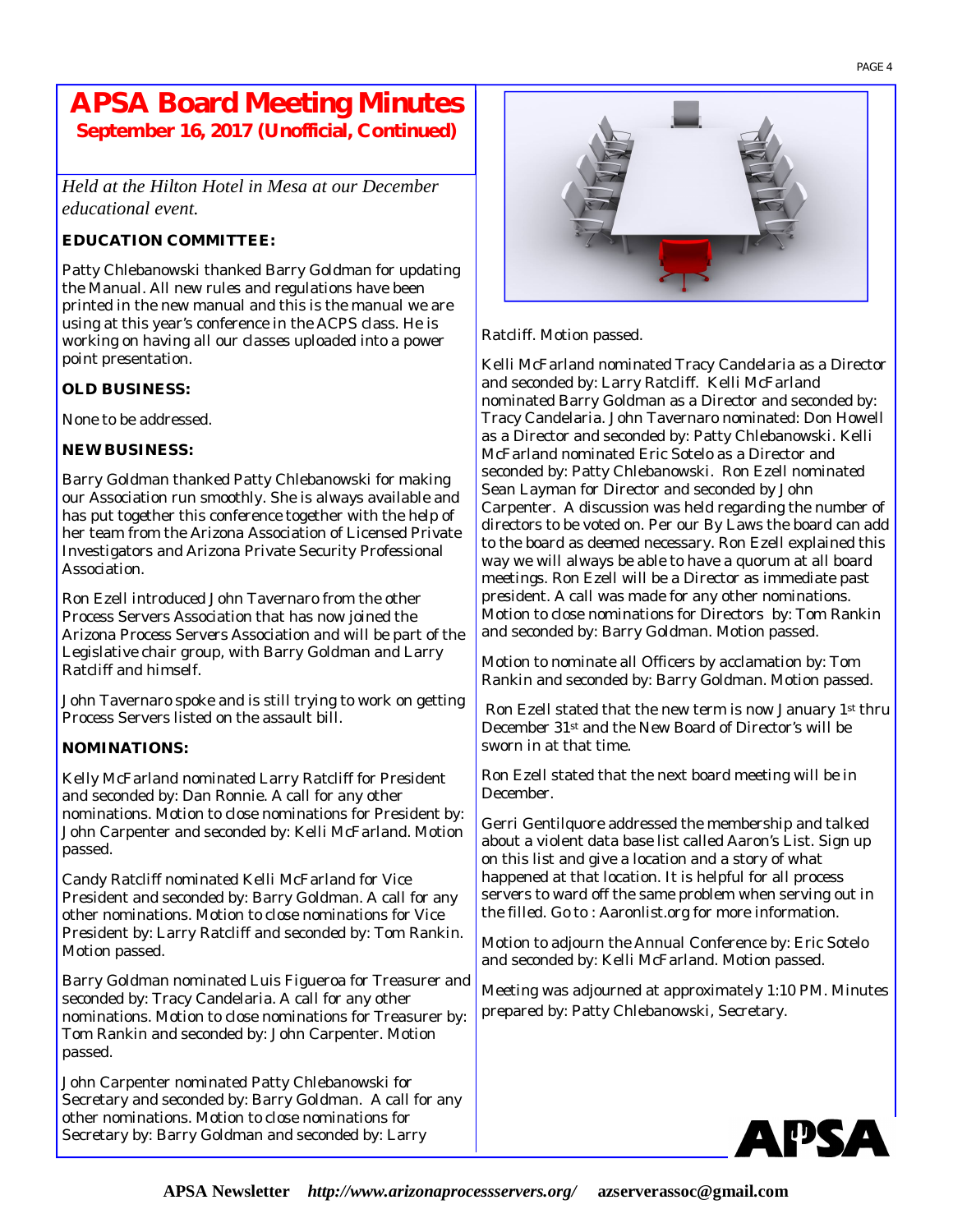### *Winter is coming…* **Junk in the Trunk**

Winter is coming. For most of us, there's little difference between the stuff we keep in our cars in the winter versus any of the other seasons. But for those of us living in snow country, certain precautions should be taken to help us prepare. After all, Mr. Murphy strikes when we are least prepared, does he not?

First off, everyone should carry a basic first aid it. You can find recommendations for what to carry in a first aid kit ast the Red Cross website, [http://www.redcross.org/get-help/how-to-prepare](http://www.redcross.org/get-help/how-to-prepare-)for-emergencies/anatomy-of-a-first-aid-kit. Everyone should also have a basic knowledge of how to give first aid in the event of an emergency, as well. Classes are also offered through the Red Cross and other providers.

In the snow? You will want a windshield scraper, warm gloves and a jacket, at least. A hoodie, hat or cap also helps, especially for those of us who are follically challenged. Here's some info I got from the California Highway Patrol:

Before Heading for Snow Country: Make sure your brakes, windshield wipers,defroster, heater and exhaust system are in top condition.

Check your antifreeze and be ready for colder temperatures. You may want to add special solvent to your windshield washer reservoir to prevent icing.

Check your tires. Make sure they are properly inflated and the tread is in good condition.

Always carry chains. Make sure they are the proper size for your tires and are in working order. Carry a flashlight and chain repair links. Chains must be installed on the drive wheels. Make sure you know if your vehicle is front or rear wheel drive.

Other suggested items to carry in your car are an ice scraper or commercial deicer, a broom for brushing snow off your car, a shovel to free your car if it's "snowed in," sand or burlap for traction if your wheels should become mired in snow; and an old towel to clean your hands.

•It is also a good idea to take along

water, food, warm blankets and extra clothing. A lengthy delay will make you glad you have them.

Put an extra car key in your pocket. A number of motorists have locked themselves out of their cars when putting on chains and at ski areas.

Allow enough time. Trips to the mountains can take longer during winter than other times of year, especially if you encounter storm conditions or icy roads. Get an early start and allow plenty of time to reach your destination.

Keep your gas tank full. It may be necessary to change routes or turn back during a bad storm or you may be caught in a traffic delay.

Keep windshield and windows clear. You may want to stop at a safe turnout to use a snow or, ice or scraper. Use the car defroster and a clean cloth to keep the windows free of fog.

Slow down. A highway speed of 55 miles an hour may be safe in dry weather - but an invitation for trouble on snow and ice. Snow and ice make stopping distances much longer, so keep your seat belt buckled and leave more distance between your vehicle and the vehicle ahead. Bridge decks and shady spots can be icy when other areas are not. Remember to avoid sudden stops and quick direction changes.

Be more observant. Visibility is often limited in winter by weather conditions. Slow down and watch for other vehicles and for snow equipment. Even though snow removal vehicles have flashing lights, visibility may be so restricted during a storm that it is difficult to see the slow moving equipment.

When stalled, stay with your vehicle and try to conserve fuel while maintaining warmth. Be alert to any possible exhaust or monoxide problems.

# *Need More C.E. Hours???*

# **APSA is hosting** *10 MORE* **hours at the**

**Country Inn & Suites By Carlson, Tucson City Center, AZ 705 North Freeway Tucson, AZ 85745 520 867-6200**

**Sat., December 9, 2017, 8:30 a.m. to 3:30 p.m. A.C.P.S (6 hour class)**  *and*  **Sun., December 10, 2017, 9:00 a.m. to 1:00 p.m. Due Diligence & Business of Serving Process**

**APSA Newsletter** *<http://www.arizonaprocessservers.org/>***[azserverassoc@gmail.com](mailto:azserverassoc@gmail.com)**



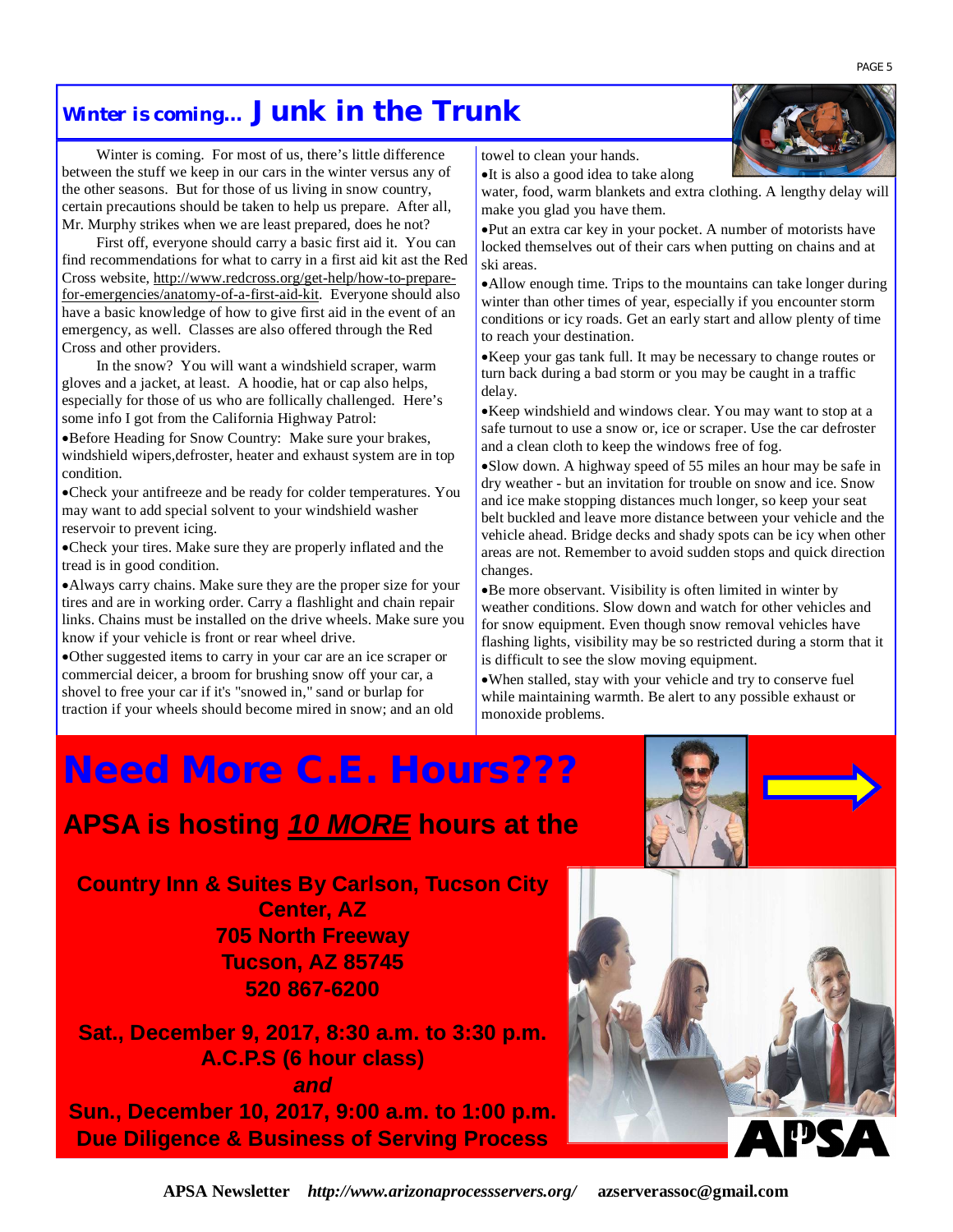#### Michael K. Jeanes, Clerk of the Superior Court for Maricopa County





An electronic update for the legal community providing a brief look at news in the Clerk of the Superior Court's Office

*The following are excerpts from "The Brief", published by the Maricopa County Clerk of the Superior Court. You can obtain complete copies of "The Brief" through the clerk's website.* 

#### **August 2017 Law Library Resource Center Filings Grow by Leaps and Bounds**

Last year the Superior Court in Maricopa County renamed, relocated and expanded its self-service center into the Law Library Resource Center (LLRC). The Clerk's Office staffs a filing counter within the downtown Phoenix LLRC to allow customers a one-stopshop for research, drafting, and filing court documents. Filings within the LLRC have gone up every month since its establishment. In January 2017, the file counter handled 406 transactions and nearly doubled that volume by the end of March 2017 with 802 transactions. In June, the file counter processed more than 1,000 transactions. Clerk staff at this window can process fee deferral applications, adding to customers' onsite convenience. For more information about the LLRC's services, locations, and other details, see the Superior Court's website at

<https://www.superiorcourt.maricopa.gov> /SuperiorCourt/LawLibraryResourceCe nter/.

#### **September 2017 Individual Subpoenas**

Attorneys and legal support staff periodically ask the Clerk's Office if individual civil subpoenas (particularly "blank" subpoenas) can be copied and used for multiple witnesses. The Clerk's position, based on an informal opinion from the Attorney General's office, is that the statutes and civil rules intend for one original subpoena per recipient. An original subpoena issued by the Clerk is not intended to be copied and reissued to multiple witnesses or to list multiple witnesses on one subpoena. With some statutory exceptions for specific agencies, only the Clerk or the State Bar on the Clerk's behalf may issue an original subpoena in Arizona. To make copies of an original blank subpoena and serve them on different parties would circumvent the rules and statutes that specify the Clerk as the entity authorized to issue subpoenas. Arizona's rules do not provide for attorneys issuing their own subpoenas. If a case requires subpoenaing 20 witnesses, this protocol requires the Clerk to issue 20 subpoenas—one for each witness. Civil Rule 45(a)(1)(D) requires that all subpoenas substantially comply with the format approved by the Arizona Supreme

Court in Rule 84, Form 9, Form of Subpoena.

#### **AzCourtHelp.org Virtual Legal Resource Center – More Than a Website**

AzCourtHelp.org offers free assistance to people who have legal questions or need assistance resolving disputes. The virtual legal resource center is especially helpful to self-represented litigants who would otherwise not have access to legal resources in their area. Even basic information such as what court to visit for a particular issue can be confusing to the public. The website addresses legal questions ranging from divorce and custody to landlord/tenant issues, civil disputes, and criminal charges. During normal business hours, there is an online chat feature staffed by court employees and law librarians.



**(***APSA would like to thank Mr. Jeanes and his staff for this valuable information we can pass on to our membership and readers.* **—** *Ed.)*



**Hi, I'm Patty Chlebanowski, long-time Secretary of APSA. Frontier Insurance Agency, Inc. has been in business for 48 years. I have run this business side by side with my Process Serving business since 1989. Our process serving business was sold in 2013, but we kept our insurance agency. Frontier Insurance Agency, Inc. wants to help members and friends of APSA and AALPI to write your Notary** 

**Bonds, Court Bonds (Appeal and Cost Bonds), and Probate**  Bonds (Personal Representative, Conservatorship **Guardianships). We also write MVD (Lost Title Bonds). If you know an attorney who handles Probate matters, please drop my name to them. If you have any needs, please give us a call. Frontier can usually get a bond written in about 24 hours.** 





PAGE 6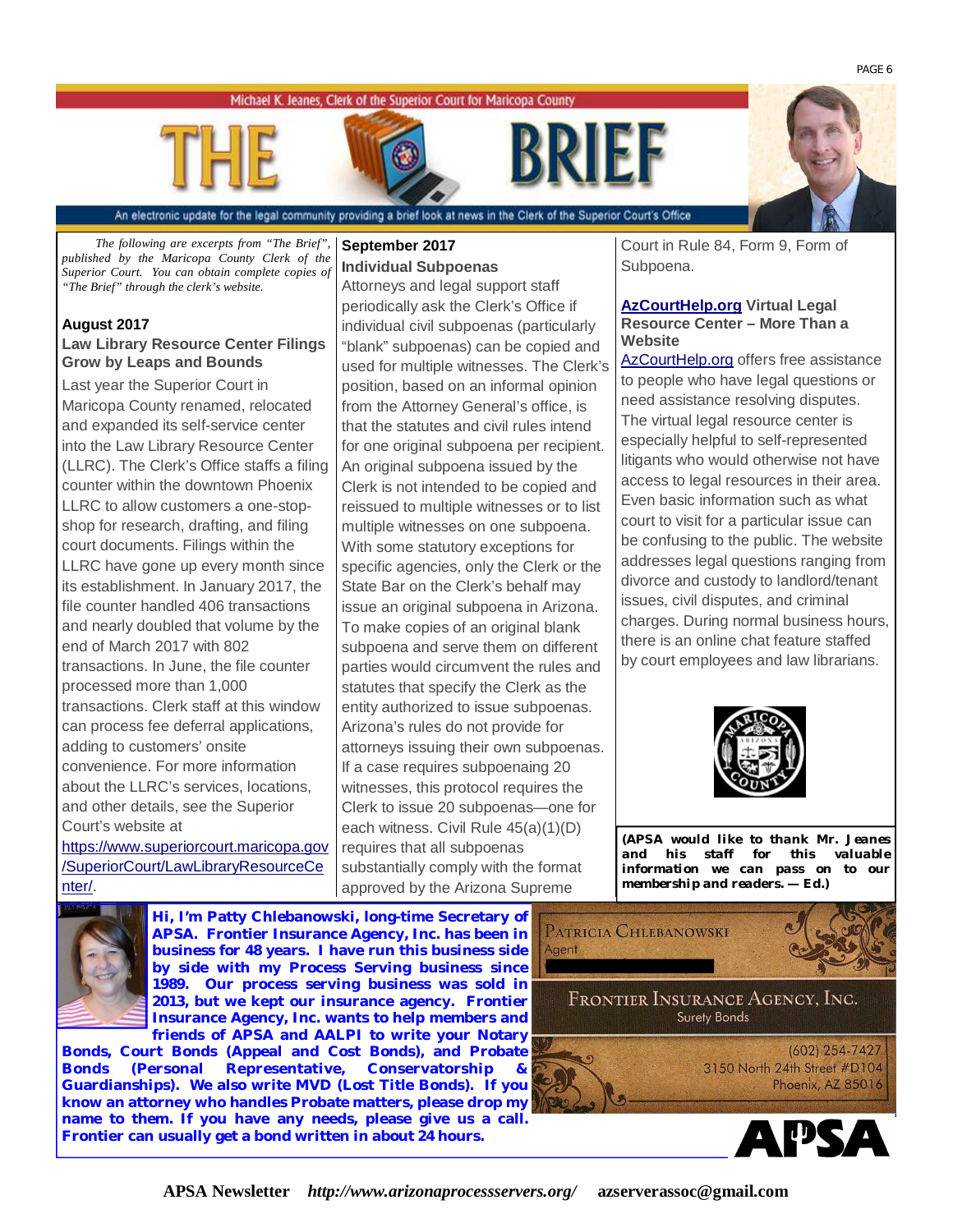

|                               | Return to: APSA Continuing Education Committee                                                                                                                                                                                                                                                                                                                                                                                                         | $\overline{\phantom{a}}$<br><b>TRAINING COURSE APPLICATION</b><br>P.O. Box 2233, Phoenix, AZ 85002-2233<br>PH: (602) 476-1737 Fax: (602) 256-9720<br>azserverassoc@gmail.com |                        |
|-------------------------------|--------------------------------------------------------------------------------------------------------------------------------------------------------------------------------------------------------------------------------------------------------------------------------------------------------------------------------------------------------------------------------------------------------------------------------------------------------|------------------------------------------------------------------------------------------------------------------------------------------------------------------------------|------------------------|
| NAME:                         |                                                                                                                                                                                                                                                                                                                                                                                                                                                        |                                                                                                                                                                              |                        |
|                               | (Print your name, as you want it to appear on your certificate.)                                                                                                                                                                                                                                                                                                                                                                                       |                                                                                                                                                                              |                        |
|                               |                                                                                                                                                                                                                                                                                                                                                                                                                                                        |                                                                                                                                                                              |                        |
|                               | CITY: ___________________________________STATE: _____________________ZIP:_________                                                                                                                                                                                                                                                                                                                                                                     |                                                                                                                                                                              |                        |
|                               |                                                                                                                                                                                                                                                                                                                                                                                                                                                        |                                                                                                                                                                              |                        |
|                               | carry a continuing education credit for the designated hours. I have entered the classes I prefer to attend, and<br>have checked the fees that apply to me. I understand that the fees and the application have to be received at<br>the above address, before my seat is secured for the classes, and that all fees are non-refundable.                                                                                                               |                                                                                                                                                                              |                        |
| <b>COURSE NAME:</b>           | <b>CONTRACTOR</b>                                                                                                                                                                                                                                                                                                                                                                                                                                      |                                                                                                                                                                              |                        |
| LOCATION:                     | Country Inn & Suites Tucson City Center 705 North Freeway, Tucson, AZ 85745                                                                                                                                                                                                                                                                                                                                                                            |                                                                                                                                                                              |                        |
|                               | DATE: Saturday, December 9, 2017, 8:30 a.m. - 3:30 p.m.A.C.P.S (6 hour class) and<br>Sunday, December 10, 2017, 9:00 a.m. - 1:00 p.m. Due Diligence & Business of Serving Process (2 hrs each class)                                                                                                                                                                                                                                                   |                                                                                                                                                                              |                        |
|                               |                                                                                                                                                                                                                                                                                                                                                                                                                                                        |                                                                                                                                                                              |                        |
|                               |                                                                                                                                                                                                                                                                                                                                                                                                                                                        |                                                                                                                                                                              |                        |
|                               |                                                                                                                                                                                                                                                                                                                                                                                                                                                        |                                                                                                                                                                              |                        |
|                               | (\$15.00 PER CLE HOUR)                                                                                                                                                                                                                                                                                                                                                                                                                                 |                                                                                                                                                                              |                        |
| of The Arizona Supreme Court. | By making application to the Arizona Process Servers Association, I understand that all materials provided in<br>the courses are copyrighted. There are no refunds. I understand these courses are not a substitute for<br>registration and appointment with the Court under RCP (4)e, but is a symbol of my professional level within<br>the legal community, and will count for hours towards the continuing education credit needed under the rules |                                                                                                                                                                              |                        |
|                               |                                                                                                                                                                                                                                                                                                                                                                                                                                                        |                                                                                                                                                                              | DATE: ________________ |

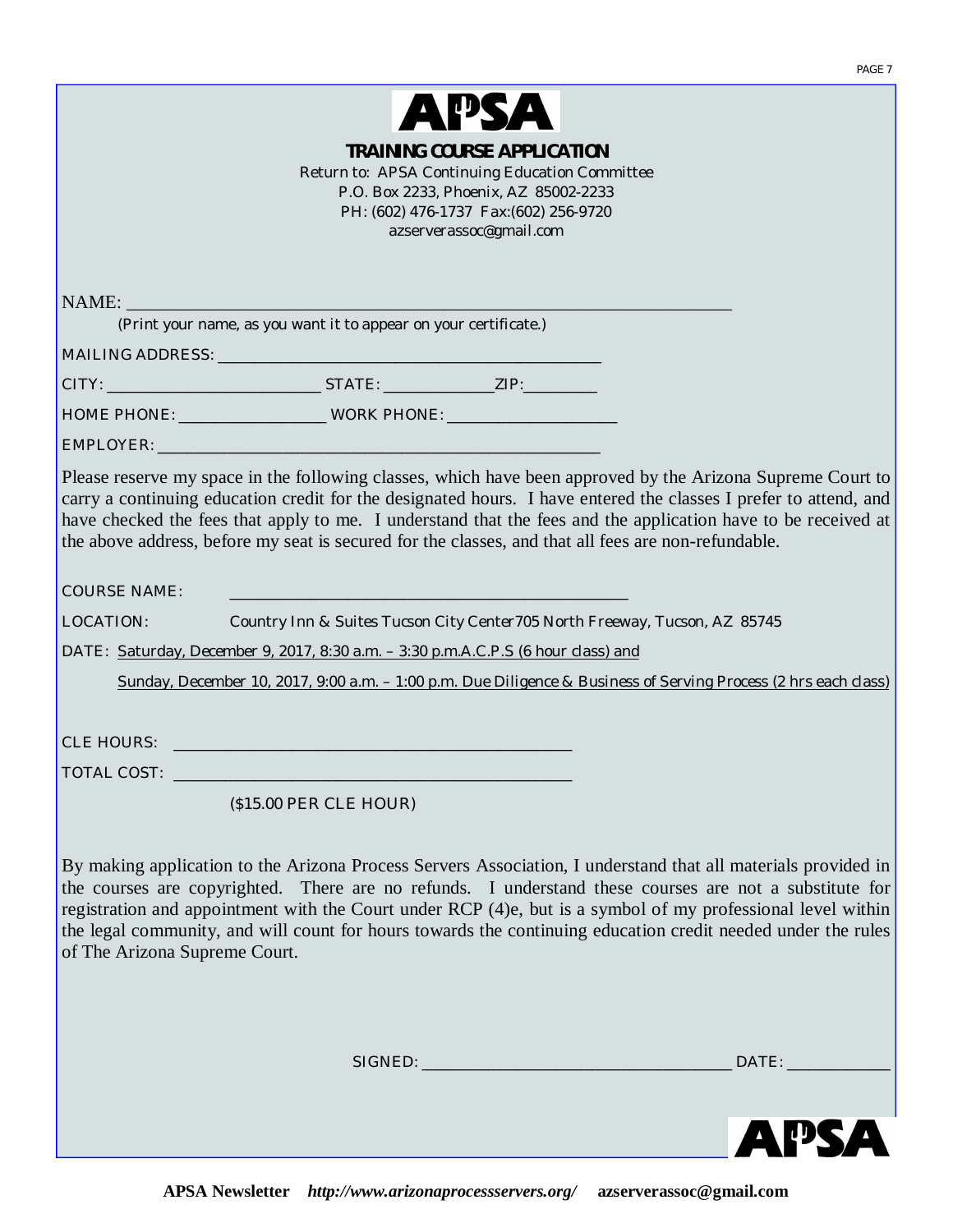# Savin APSA members

## Call us today! (877) 737-8366

As a benefit to APSA members, save on ServeNow & ServeManager products.

For more details, visit: serve-now.com/resources/member-benefits-for-associations



1 Month Free Up to \$120 value.

New members who purchase a listing on ServeNow.com get the 2nd month free!

# \$50 / \$50 Offer ServeManager

New ServeManager subscribers get a \$50 subscription credit, and ServeManager will donate \$50 to the APSA association.



# \$100 Off

Your own mobile-friendly website.

Receive \$100 off the set-up fee for a custom web site, designed specifically for process servers.

#### **ADVERTISING RATES**

All Payments for advertising must be paid in advance.

Please submit camera ready copy. **Business Card………..…………. \$50.00** Size: 2.0 x 3.5 (Red border example) **1/4 Page…………………………..\$100.00**  4.75 x 3.75 (Blue border example) **1/2 Page…………………………..\$250.00**  Size: 4.75 h x 7.5 w, or 9.5 h x 3.75 w **Full Page………………...……….\$375.00 Advertorials/Banners………..\$25/col. in. 3 in. min.**

**Guest Article Submissions —** The policy on guest article submission is as follows:

- 1. Publication of the article will be at the sole discretion of the Editor.
- 2. The article may be edited for content, length, spelling, and appropriate language.
- 3. A business card size advertisement of the Guest Writer may be placed in the edition in which the guest article is published, or at the discretion of the Editor, may be published in a later edition.
- 4. No advertising charge shall be made in conjunction with the publication of a guest article.
- 5. Guest article submissions become the sole property of APSA.

### *Tell Us What You Think…*

**Believe in yourself. Strive for success.**

Believe in yourself. Strive for success

*Be The Success***.** 

Be The Success

**Sign up for your CE hours today.** 

an up for your CE hours tod

We've received comments from members and non-members alike, thanking APSA for the Newsletter and educational opportunities. We'd like to thank our readers for sharing and making this publication better. Thank you, dear reader! From the bottom of our

hearts.

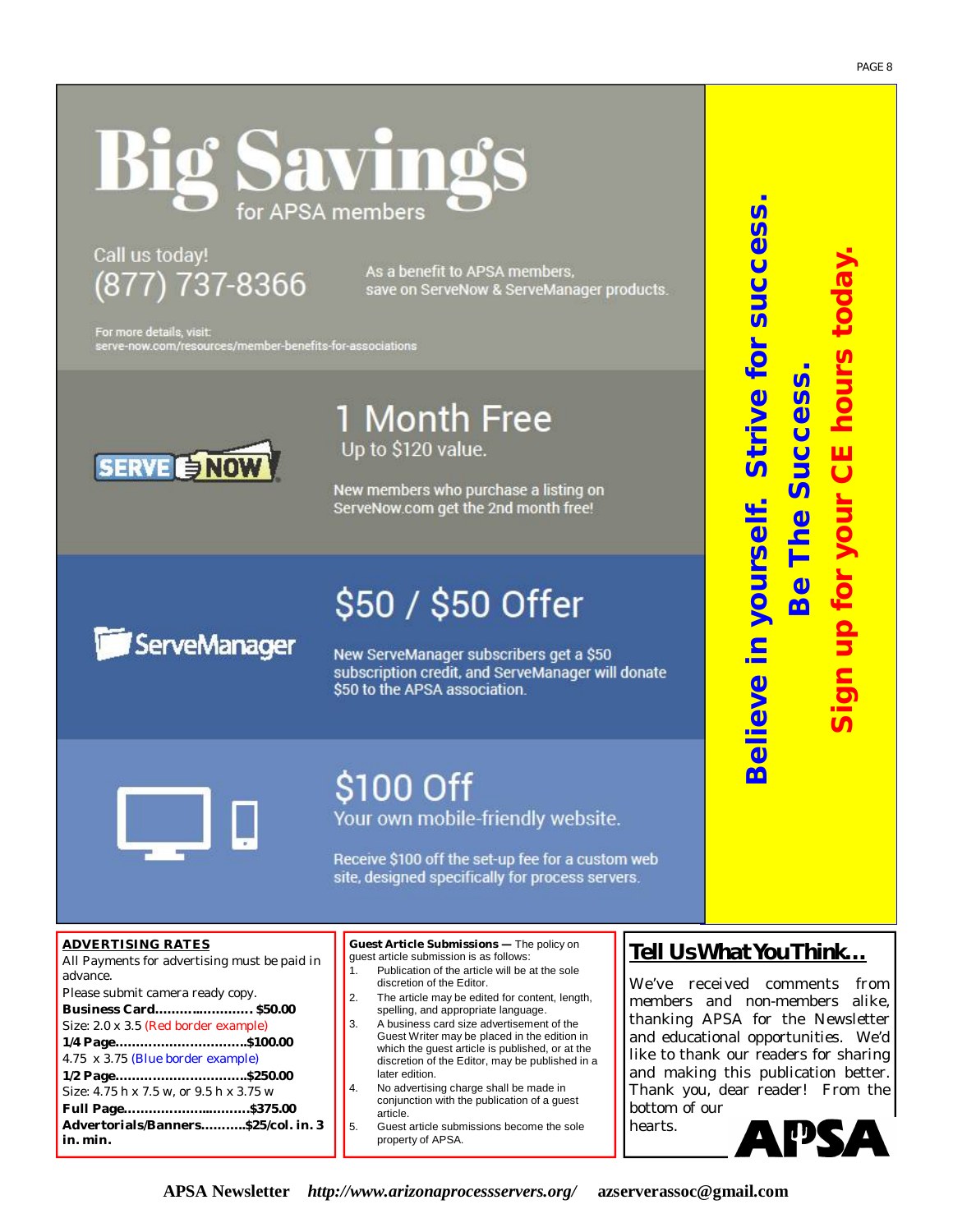#### **ARIZONA PROCESS SERVERS ASSOCIATION**

P.O. Box 2233, Phoenix, AZ 85002 (602) 476-1737

**[www.arizonaprocessservers.org](http://www.arizonaprocessservers.org)**

**Membership Application/Renewal for year: \_\_\_\_\_\_\_\_\_\_\_\_**

**[ ] Arizona Certified Process Server (Attach copy of your Arizona Process Server ID)** 

**[ ] Associate/Out of state Process Server**

**Member ID Card Requested? [ ]Y [ ]N (Digital or passport photo required)**  *Please list your information exactly as you want it to appear in the directory:*

| NAME:                                                       |  |                                                                                                                                                                                                                                                                                      |             |                                  |                  |                                                                      |
|-------------------------------------------------------------|--|--------------------------------------------------------------------------------------------------------------------------------------------------------------------------------------------------------------------------------------------------------------------------------------|-------------|----------------------------------|------------------|----------------------------------------------------------------------|
| FIRM:                                                       |  |                                                                                                                                                                                                                                                                                      |             |                                  |                  |                                                                      |
| <b>ADDRESS:</b>                                             |  |                                                                                                                                                                                                                                                                                      |             |                                  |                  |                                                                      |
| CITY, STATE, ZIP:                                           |  |                                                                                                                                                                                                                                                                                      |             |                                  |                  |                                                                      |
| <b>TELEPHONE(S):</b>                                        |  | OFFICE:                                                                                                                                                                                                                                                                              |             |                                  | FAX:             |                                                                      |
| <b>EMAIL ADDRESS(ES)</b>                                    |  | PERSONAL:                                                                                                                                                                                                                                                                            |             |                                  | <b>BUSINESS:</b> |                                                                      |
| <b>WEBSITE ADDRESS:</b>                                     |  |                                                                                                                                                                                                                                                                                      |             |                                  |                  |                                                                      |
| <b>COUNTIES/AREAS</b><br><b>SERVICED:</b>                   |  |                                                                                                                                                                                                                                                                                      |             |                                  |                  |                                                                      |
| <b>LIST IN THE ROSTER</b><br><b>UNDER CITY OF:</b>          |  |                                                                                                                                                                                                                                                                                      |             |                                  |                  |                                                                      |
| <b>ADDITIONAL CITIES TO</b><br><b>BE LISTED (\$15 EACH)</b> |  |                                                                                                                                                                                                                                                                                      |             |                                  |                  |                                                                      |
| Services you provide (YES or NO):                           |  |                                                                                                                                                                                                                                                                                      |             | <b>YES</b>                       | <b>NO</b>        | <b>MEMBER I.D. CARDS:</b>                                            |
|                                                             |  | Process Server (Arizona or other state):                                                                                                                                                                                                                                             |             |                                  |                  | The Member Identification Card                                       |
| <b>ACPS Certified?</b>                                      |  |                                                                                                                                                                                                                                                                                      |             |                                  |                  | is a member benefit issued by                                        |
| <b>Legal Messenger Service</b>                              |  |                                                                                                                                                                                                                                                                                      |             | APSA and is not intended to      |                  |                                                                      |
| <b>Skip Tracing</b>                                         |  |                                                                                                                                                                                                                                                                                      |             |                                  |                  | replace your Process Server<br>identification card as required       |
| <b>Record Searches</b>                                      |  |                                                                                                                                                                                                                                                                                      |             |                                  |                  | by statute. Your APSA Member<br><b>Identification Card should be</b> |
| <b>Full Investigative Services</b>                          |  |                                                                                                                                                                                                                                                                                      |             | displayed at all APSA functions. |                  |                                                                      |
|                                                             |  | If an Arizona Private Investigator, complete the following:                                                                                                                                                                                                                          |             |                                  |                  | By applying for or renewing<br>membership,<br>the applicant          |
| License #:                                                  |  |                                                                                                                                                                                                                                                                                      | Expiration: |                                  |                  | understands and agrees that<br>the Member Identification Card        |
|                                                             |  | \$50.00<br>is not intended to be, nor shall<br><b>Annual Dues:</b><br>be used in violation of any<br>Voluntary Legislative Fund Donation: \$<br>statute or regulation.<br>Total Enclosed: \$<br>I hereby apply for membership (or membership renewal) in the Arizona Process Servers |             |                                  |                  |                                                                      |
|                                                             |  |                                                                                                                                                                                                                                                                                      |             |                                  |                  |                                                                      |

**[ ]NEW [ ]RENEWAL Member since:** 

Date: \_\_\_\_\_\_\_\_\_\_\_\_ Signature \_\_\_\_\_\_\_\_\_\_\_\_\_\_\_\_\_\_\_\_\_\_\_\_\_\_\_\_\_\_\_\_\_\_\_\_\_\_\_\_\_\_\_\_\_\_\_\_\_\_

TRUE AND CORRECT.

*Please make check payable to APSA mail it with this completed form to the APSA address, above.*

*Annual Dues: \$50*

Association. I agree to abide by its bylaws and maintain the highest ethical standards in carrying out the duties of my profession. I authorize the Arizona Process Servers Association to investigate the statements made on this application and my qualifications for membership. I have no felony convictions and my certification (if applicable) as an Arizona Process Server is current. Membership is not transferrable. I DECLARE UNDER PENALTY OF PERJURY THAT THE STATEMENTS MADE IN THIS APPLICATION ARE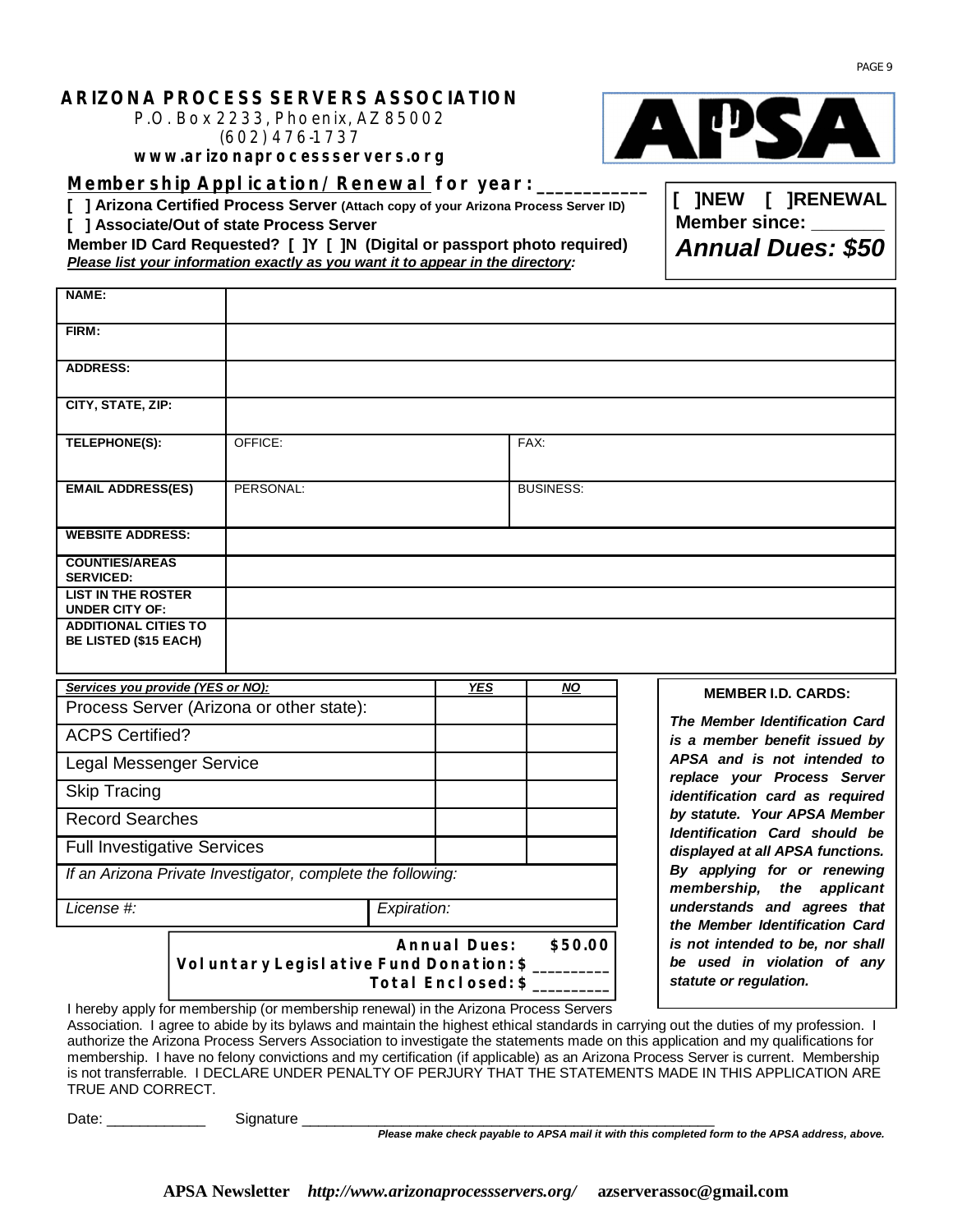### **Court Closures**

#### *Holiday Court Closures*

Courts are closed on: New Year's Day, Martin Luther King Jr./Civil Rights Day, Presidents' Day, Memorial Day, Independence Day, Labor Day, Veterans' Day, Thanksgiving Day, Christmas Day

### **APSA Events Calendar**

*Tucson 10-Hour CE Classes* December 9-10, 2017

*APSA Board Meetings* Next meeting December 9th after class in Tucson. **See website for details.** 

*See SCORE's* 

#### *Rule changes with the Supreme Court per Rule 28:*

Rule changes passed by the Supreme Court are generally effective on January 1 of the year following passage. Be sure to check with APSA for any changes.

 $CCOME$   $M_{\odot}$ 

|                                                                      |                         | website at<br>greaterphoenix.score.org | <b>SCORE</b> 22<br><b>Greater Phoenix</b><br><b>MULLER</b><br>FOR THE LIFE OF YOUR BUSINESS |  |  |  |  |  |  |
|----------------------------------------------------------------------|-------------------------|----------------------------------------|---------------------------------------------------------------------------------------------|--|--|--|--|--|--|
| <b>PRIVATE PROCESS SERVER TESTING BY COUNTY (UPDATED FALL, 2015)</b> |                         |                                        |                                                                                             |  |  |  |  |  |  |
| <b>County</b>                                                        | <b>Contact person</b>   | <b>Telephone</b>                       | <b>Testing dates/times/detail</b>                                                           |  |  |  |  |  |  |
| Apache                                                               | <b>Deena Mattice</b>    | 928-337-7551                           | By appointment                                                                              |  |  |  |  |  |  |
| Coconino                                                             | <b>Jeff Mangus</b>      | 928-679-7600                           | By appointment at 928-679-7646                                                              |  |  |  |  |  |  |
| <b>Cochise</b>                                                       | <b>Martha Rivera</b>    | 520-432-8581                           | <b>Call for details</b>                                                                     |  |  |  |  |  |  |
| Gila                                                                 | <b>Vickie Aguilar</b>   | 928-402-8559                           | By appointment only                                                                         |  |  |  |  |  |  |
| Graham                                                               | <b>Rebecca Ornelas</b>  | 928-428-3100                           | Call for details                                                                            |  |  |  |  |  |  |
| <b>Greenlee</b>                                                      | <b>Pam Pollock</b>      | 928-865-4242                           | Call for appointment                                                                        |  |  |  |  |  |  |
| La Paz                                                               | <b>Jackie Kummerle</b>  | 928-669-6131                           | <b>Call for details</b>                                                                     |  |  |  |  |  |  |
| <b>Maricopa</b>                                                      |                         |                                        | See county clerk's website for testing dates                                                |  |  |  |  |  |  |
| <b>Mohave</b>                                                        | <b>Mim Quesenberry</b>  | 928-753-0713x416                       | <b>Call for details</b>                                                                     |  |  |  |  |  |  |
| Navajo                                                               | <b>Marc Russell</b>     | 928-524-4177                           | <b>Call for details</b>                                                                     |  |  |  |  |  |  |
| Pima                                                                 | <b>Alan Walker</b>      | 520-724-3282                           | Call for details-Check in at 8:30 a.m.                                                      |  |  |  |  |  |  |
| Pinal                                                                | <b>Kira Jimenez</b>     | 520-866-5307                           | By appointment                                                                              |  |  |  |  |  |  |
| <b>Santa Cruz</b>                                                    | <b>Karla Zuniga</b>     | 520-375-7700                           | <b>Call for details</b>                                                                     |  |  |  |  |  |  |
| Yavapai                                                              | <b>Shaunna Kelbaugh</b> | 928-777-3030                           | Tuesdays and Thursdays at 8:30 a.m. and 3:00<br>p.m. by appointment                         |  |  |  |  |  |  |
| Yuma                                                                 | <b>Michelle Lackey</b>  | 928-817-4241                           | Scheduled as needed                                                                         |  |  |  |  |  |  |

*All Process Server testing starts promptly. Late admission is not allowed. All testing requires pre-registration through the court clerk's office. Please make arrangements well in advance of the test date.*

#### **Advertising Submission Policy:**

- 1. The APSA Newsletter is published in March, June, September and December of each year.
- 2. All advertising must be paid for in advance. Payment should be made to the Arizona Process Servers Association. A 15% discount is available for advertisers who pay for a full year in advance.
- 3. Advertising rates are quoted for full-color camera-ready copy in electronic submission in an approved format.
- 4. Advertiser is responsible for preparing & submitting ad copy. Copy must be submitted no later than the last day of the month preceding publication
- 5. Acceptance, placement and publication of advertising is subject to the sole approval and discretion of the Editor.
- 6. Inappropriate advertising content will not be accepted. Editor reserves the right to decline any advertisement.
- 7. In the event that an item of advertising is rejected, a refund shall be made to the advertiser.
- 8. Advertisement size quoted is approximate. Actual size may vary depending on page availability.
- 9. Advertorials may be written by APSANews.com staff or outside writer at cost to advertiser. Publication of advertorials is charged by the column inch.
- 10. Advertorials must be clearly marked in the header, "Advertisement". All advertisements may be bordered to distinguish their content.